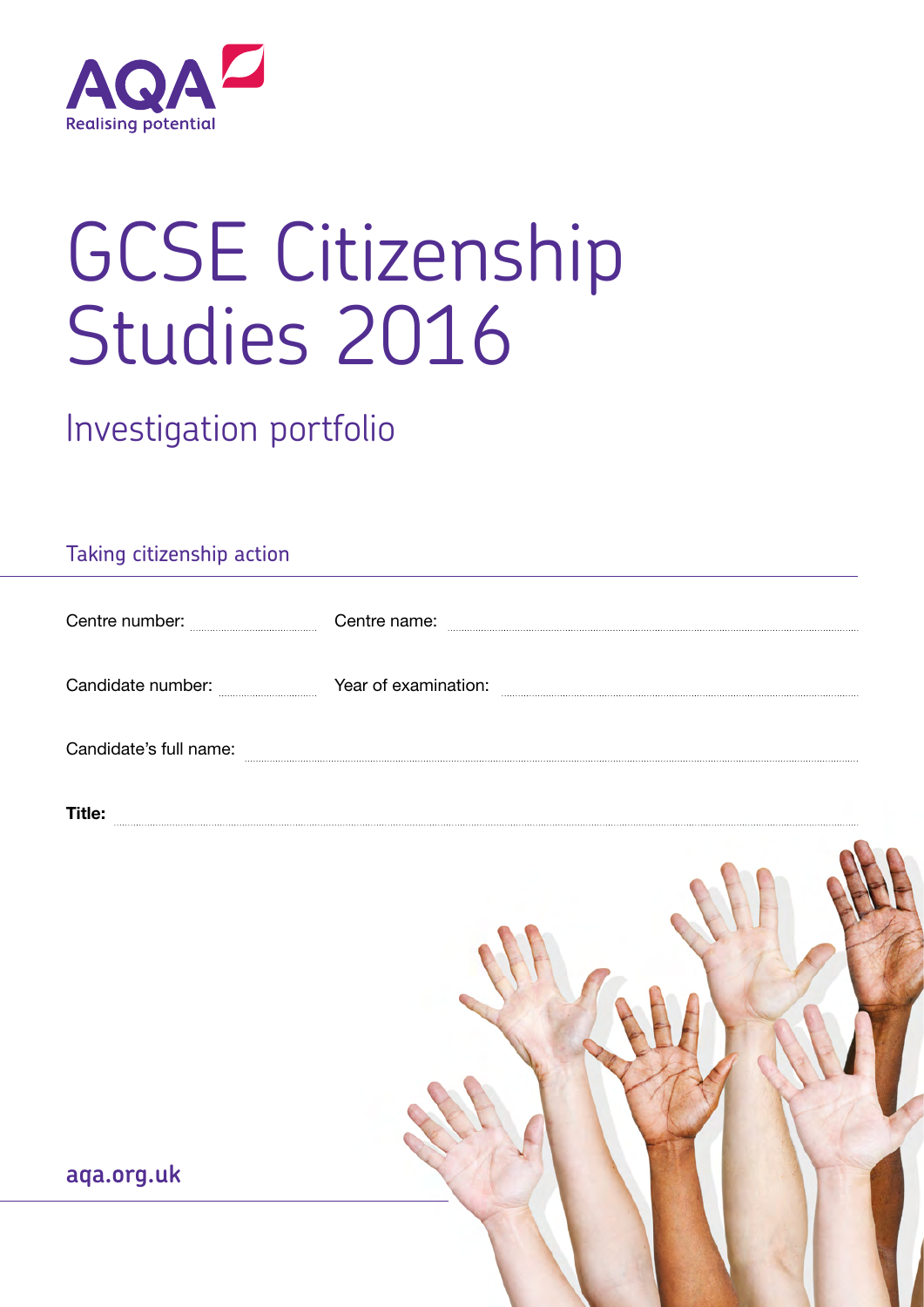# Guidance

The aim of the investigation is to assist you understand the nature of citizenship issues, develop your research skills and enable you to develop an understanding of the methods and processes citizens can use when they are 'trying to make a difference' or 'trying to have their say'.

- The investigation enables you to work on your own or with others.
- The issue you investigate can be local, national or global or any combination of the three.
- Your teacher can offer you guidance when undertaking this investigation.
- You may wish to use this booklet to record and monitor your progress regarding the investigation element of the GCSE Citizenship Studies course.

This document is divided into three key elements and 6 stages:

**Stage 1:** 

**Stage 2:** 

issue

Deciding the question or

Carrying out the research

**Investigate Taking action Reflection** 

**Stage 3:**  Planning the action

**Stage 4:**  Taking the action

**Stage 5:** The impact of the action

**Stage 6:** Evaluating the whole process; what went well and what could have been done differently?

- You will be asked questions about your investigation in Paper 1 of the examination.
- Questions based upon your investigation carry 15% of the total marks for this qualification.
- You may wish to keep this booklet as a written document or as an e-version or both.
- You are not permitted to take this booklet or other items relating to the investigation in to the examination.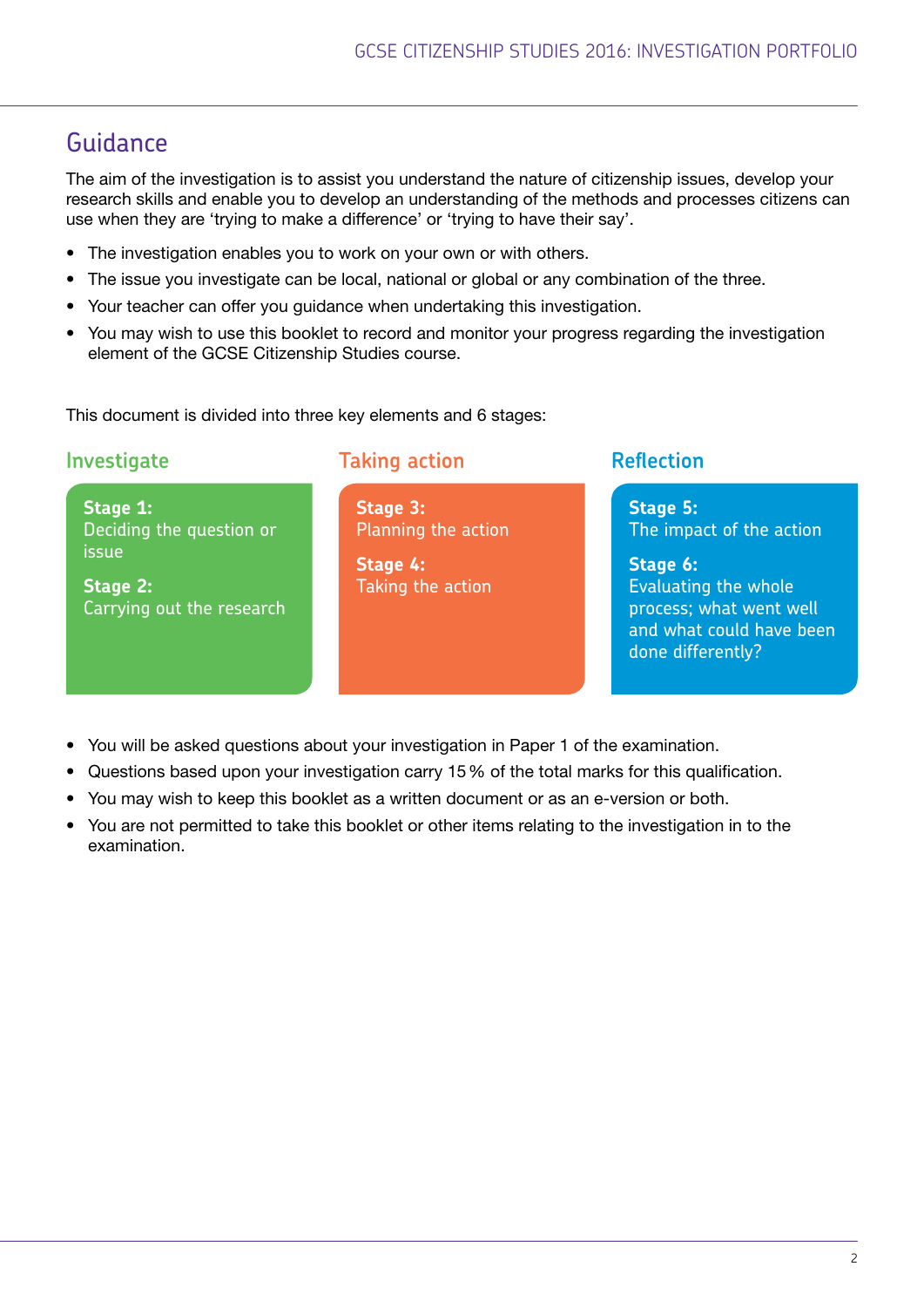The specification requires that by undertaking the investigation students should:

- understand the range of methods and approaches that can be used by governments, organisations, groups and individuals to address citizenship issues in society, including practical citizenship actions
- formulate citizenship enquiries, identifying and sequencing research questions to analyse citizenship ideas, issues and debates
- present their own and other viewpoints and representing the views of others, in relation to citizenship issues, causes, situations and concepts
- plan practical citizenship actions aimed at delivering a benefit or change for a particular community or wider society
- critically evaluate the effectiveness of citizenship actions to assess progress towards the intended aims and impact for the individuals, groups and communities affected.

At the end of each stage you may wish to discuss with your teacher your progress against the above criteria.

Questions in the examination will be set based upon the above criteria.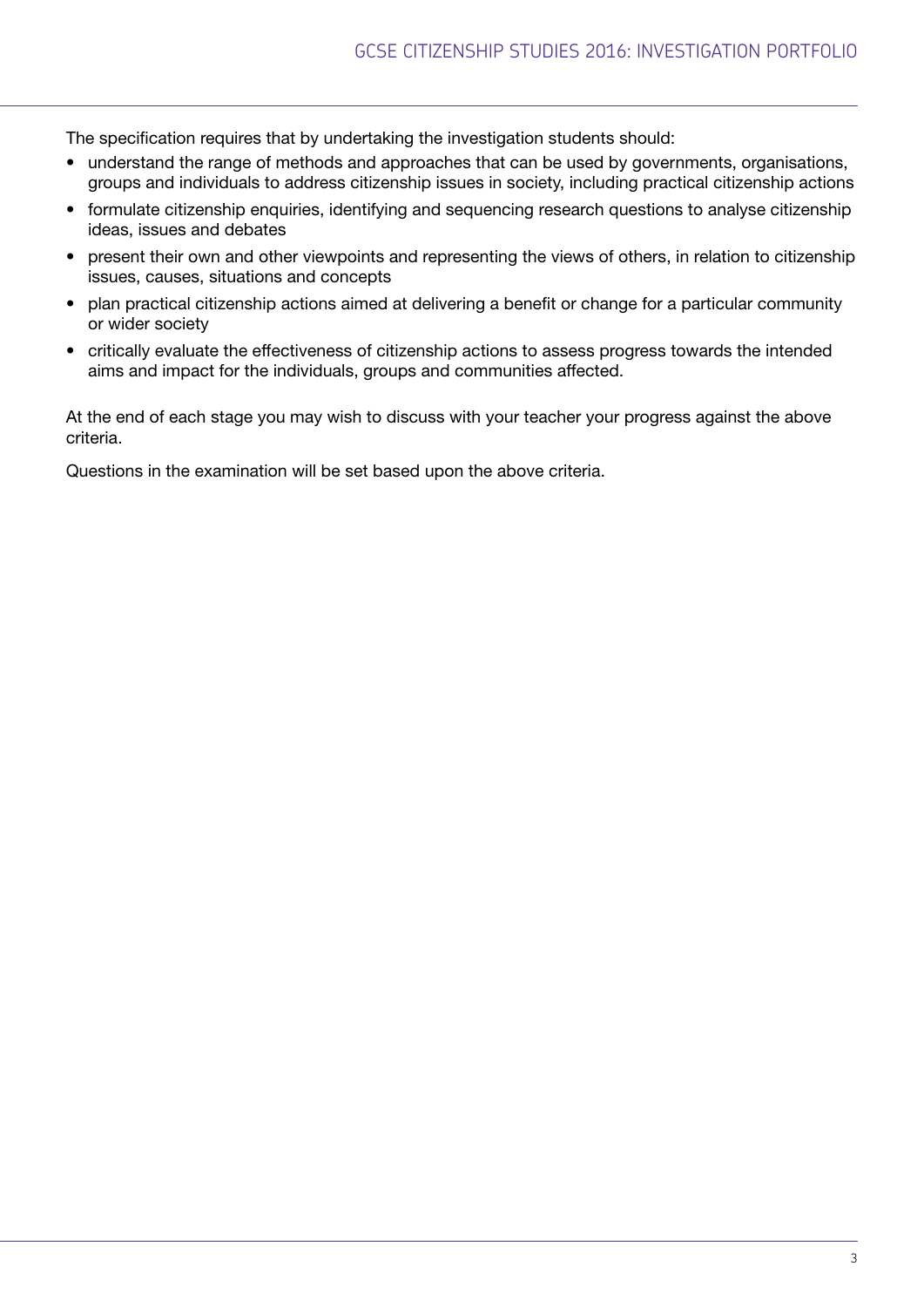# Investigate

# Stage 1: Deciding the question or issue

Look at a copy of the current GCSE specification and consider any issues that interest you. The issues may be local, national or global or any combination of the three.

A question is where you are seeking an answer, some information or to raise a doubt about an issue or a problem that needs to be resolved.

An issue is where you wish to explore and examine a problem or a situation. It is used as a starting point for further investigation.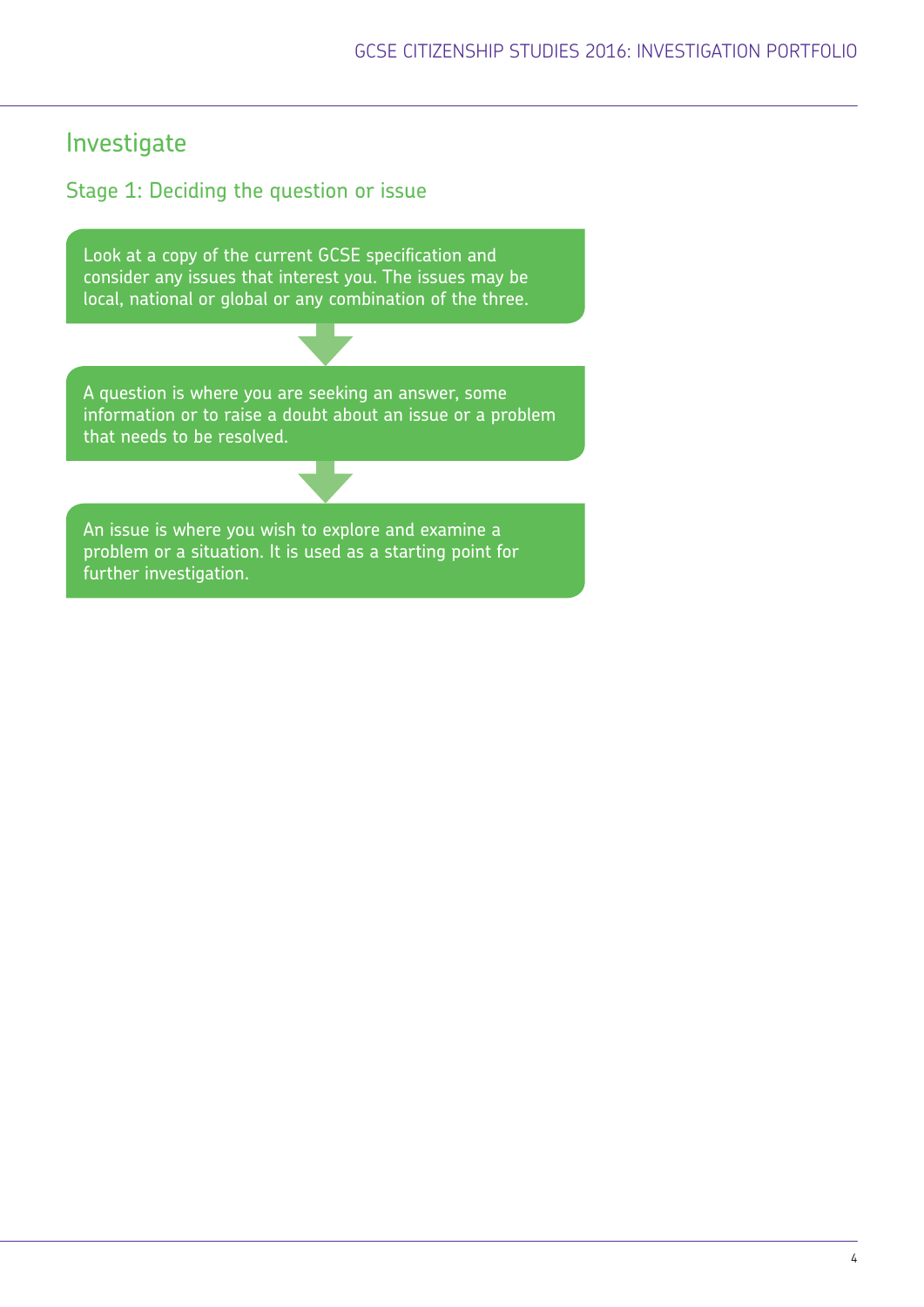Your notes about deciding your main question or issue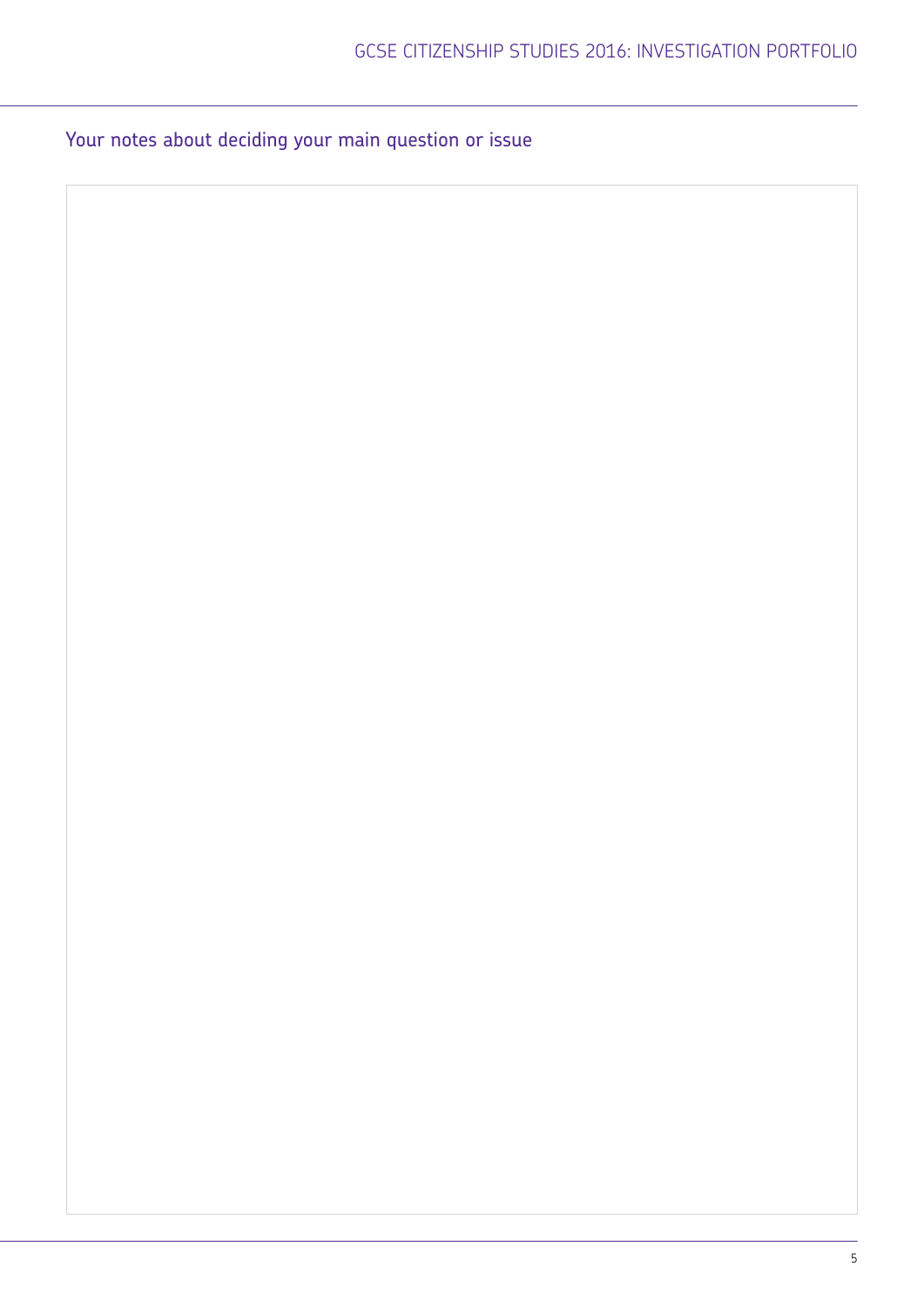# Stage 2: Carrying out the research

**Gathering your secondary research materials** Consider the sources that are available to you. Consider issues such as validity, reliability, accuracy, currency and bias.

**What primary source information do you need?** After reviewing your secondary evidence you may require primary source material and evidence.

#### **Range of evidence and sources**

Have you ensured that you have used a range of sources, that are up to date. Evidence that may refute your initial ideas about your question/issue should not be disregarded.

#### **The results**

What were the results from your secondary and primary research? Are they clear or unclear? Is there a logical progression? Can the results be bunched around key elements of your question or issue?

#### **The conclusions**

Looking at the results what conclusions can be drawn. How do these conclusions relate to your question/issue. Do your original thoughts about the issue still stand or does the evidence take you in another direction?

### Gathering the evidence

In order to form opinions and judgements about your chosen question/issue you will need to gather evidence, which may be via the internet, library research, meeting or writing to people or bodies or gathering material via e media. In order to undertake this research you may be working with others.

Secondary research relates to gathering existing published material.

**Primary evidence** is about the researcher gathering his or her own evidence first hand ie speaking to someone, carrying a survey or constructing a questionnaire or writing requesting information or data.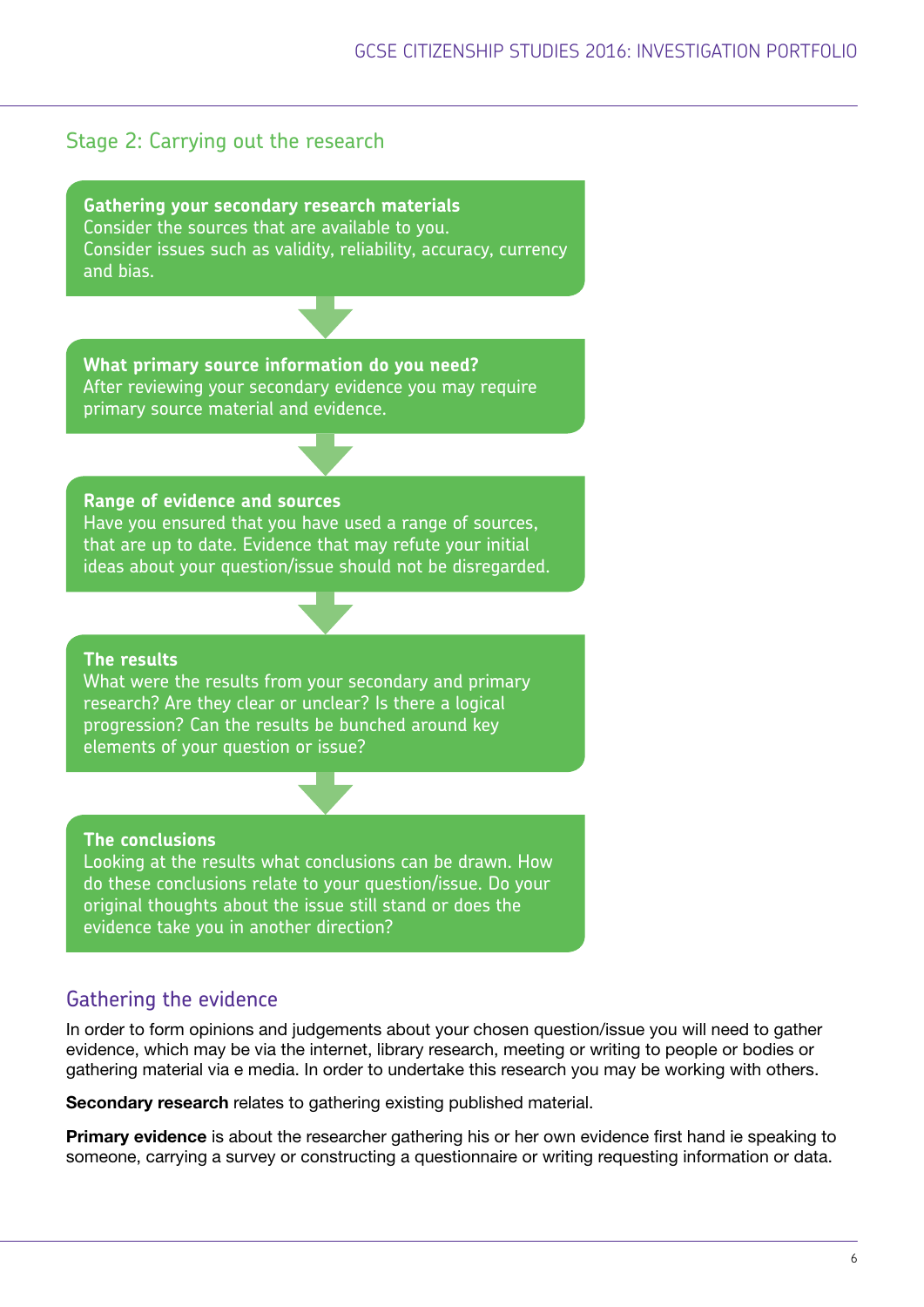# Your notes about your research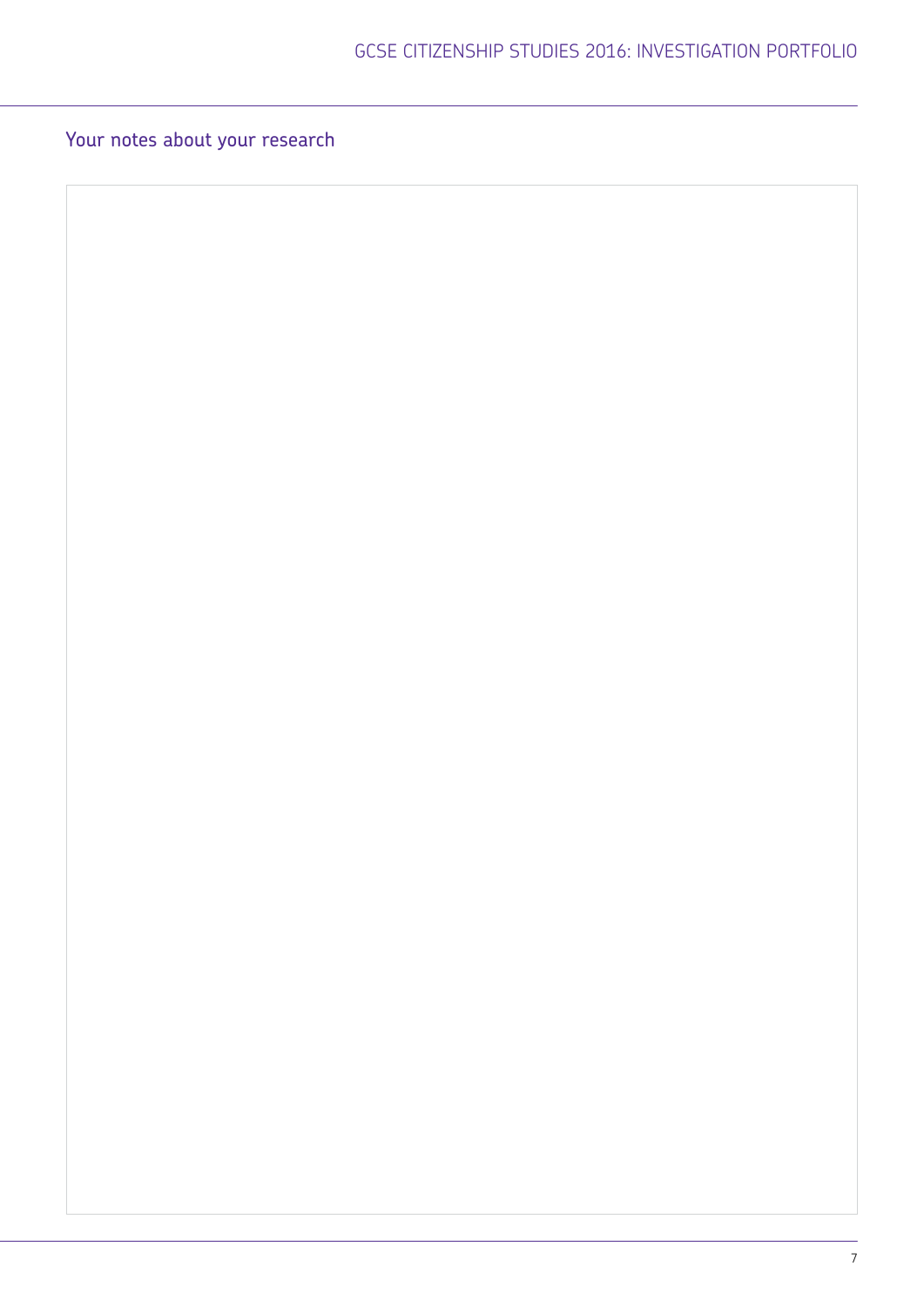# Taking action

## Stage 3: Planning the action

#### **What do we mean by 'taking action'?**

Presenting a case to others, organising an event, representing the views of others, carrying out a consultation, writing a policy proposal or a review of a policy, setting up an action group. Which is most suited to your question or issue?

#### **Create an action plan**

Break down the action you wish to take into a sequence of bite size pieces and resolve who is doing what and when they have to complete their task – an action plan.

#### **Getting approval**

Ensure that your teacher has approved your course of action. Ensure you have identified everyone you need to speak to so that any permissions can be sorted out in advance of you action.

#### **Review your planning**

Ensure everybody understands what they have to do. If issues arise have you considered other options? Have you ensured that the action does relate to your question/issue and that it can achieve its aims?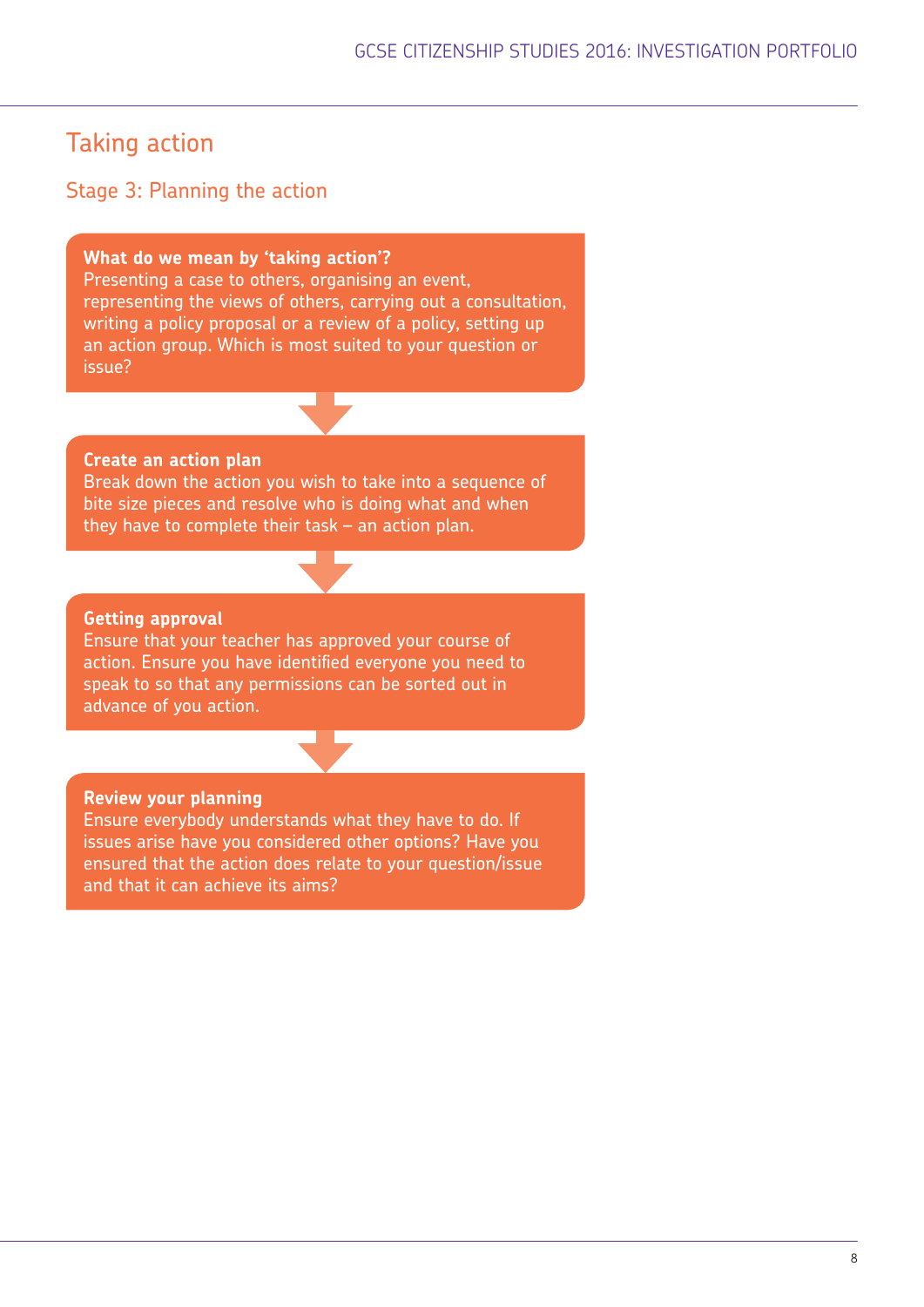Your notes about planning the action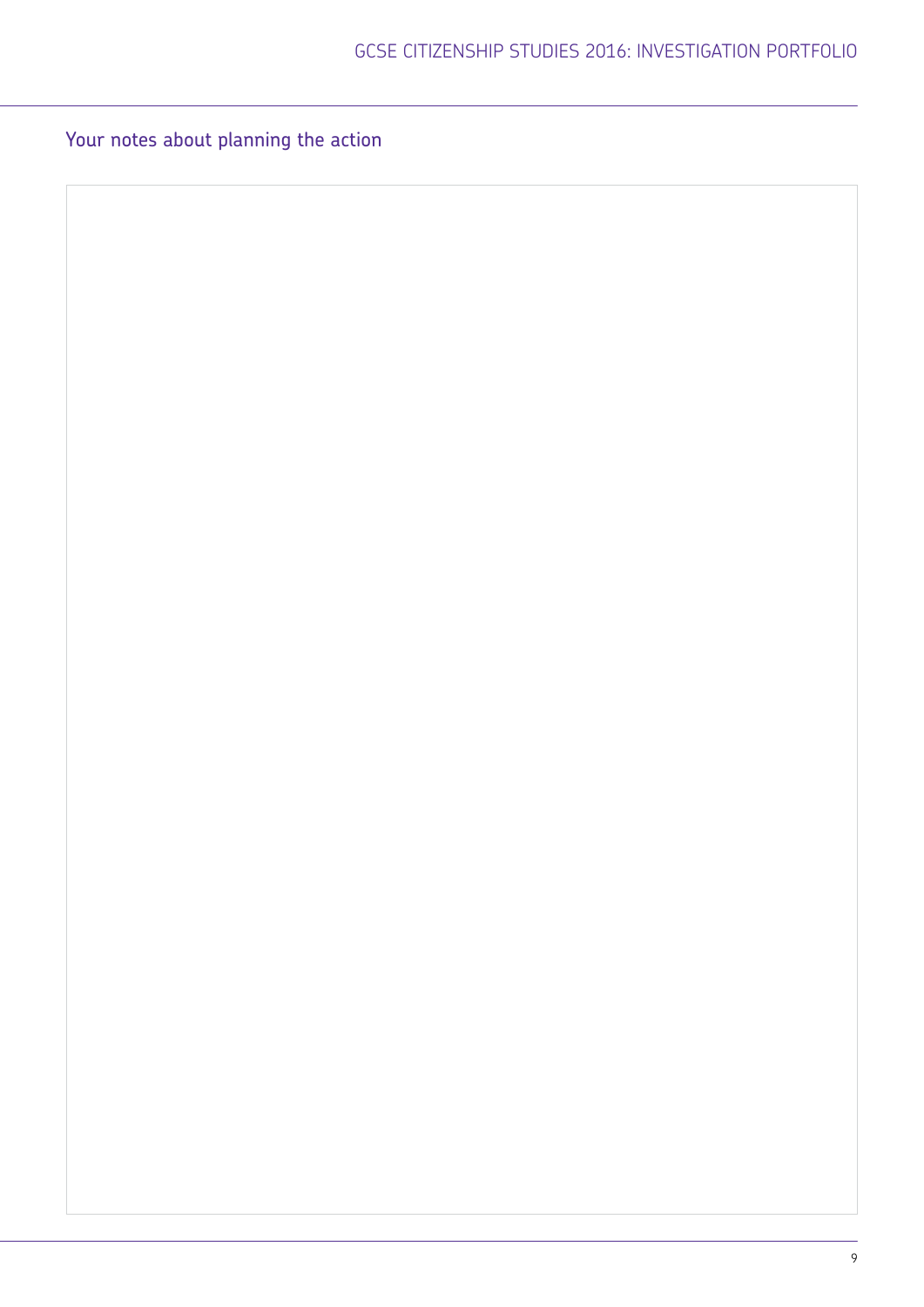# Stage 4: Taking the action

**Reviewing the action plan**

Is the action plan up-to-date. Is there a clear line of communication between group members. Is someone in charge and able to make changes if need be?

Have you set your self targets in regard to your action so that you know you have succeeded. Have you ensured that all those outside your group who are involved in the action are aware of their role and have been contacted.

Have you considered how others view your action? Have you built into your action plan gathering data, opinion or views from others about your action. This information will be helpful when you think about evaluating your action.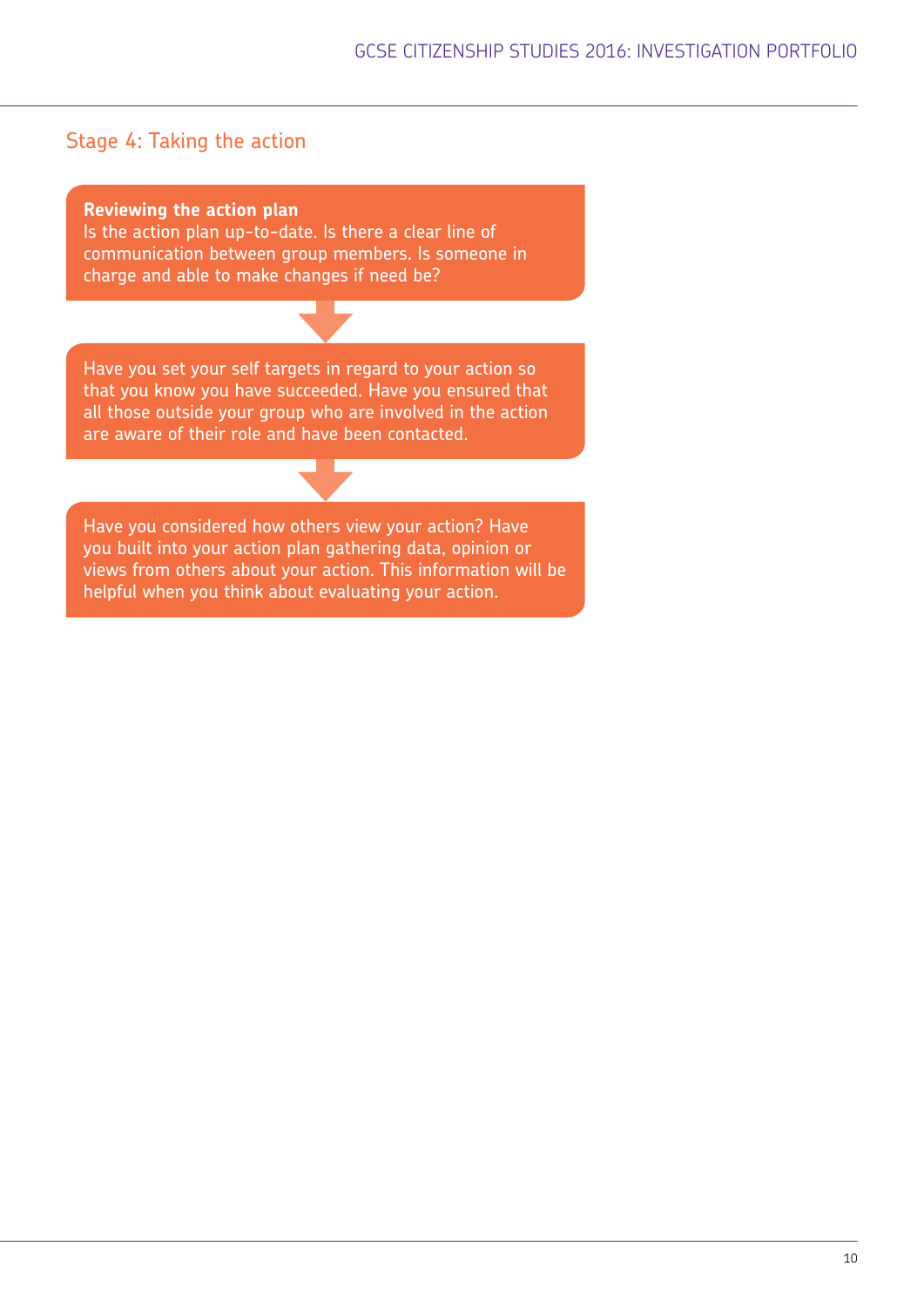Your notes about taking the action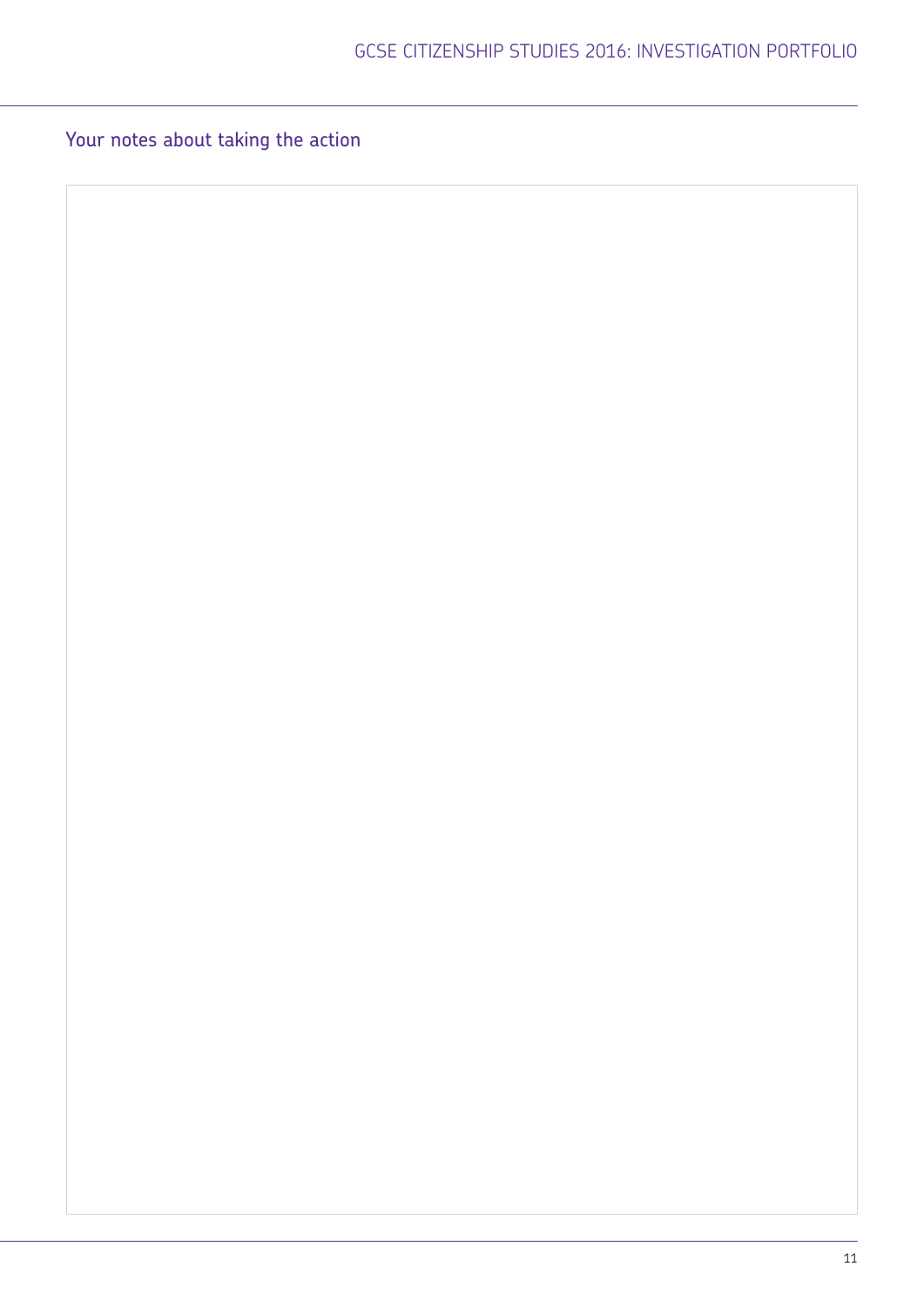# Reflection

# Stage 5: The impact of the action

#### **Gathering the evidence**

Did you remember to seek others views about your action? Is this information in a data format that will give you evidence you can use? Has each member of the group written or spoken about their contribution and views?

### **Successful?**

To what extent was your action successful? Did it achieve the aims you set yourselves? Is there evidence to support your view about its degree of success?

#### **Achievement**

To what extent did your action make a difference? To what extent did the action relate back to the points raised by your research and your question/issue?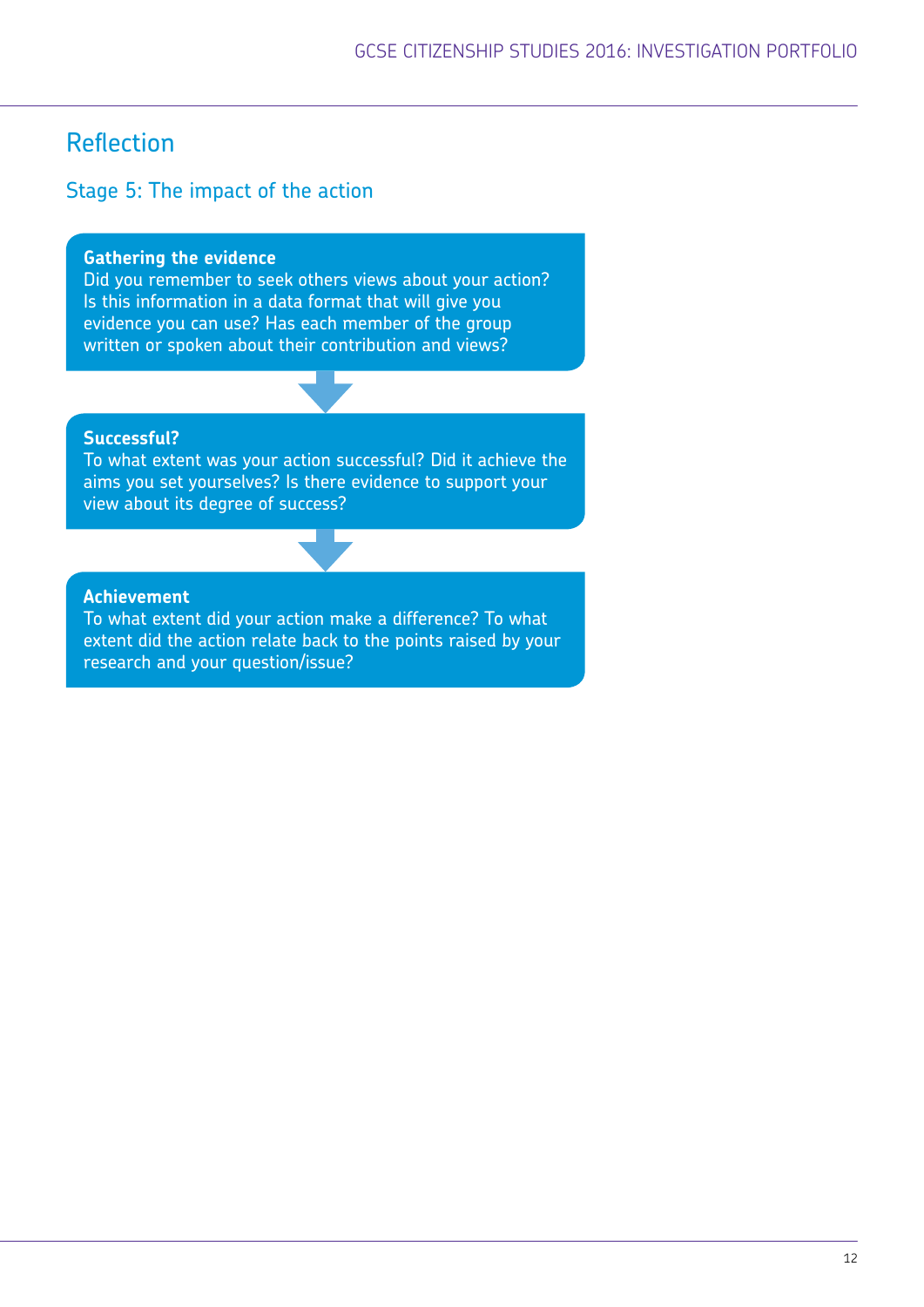Your notes about the impact of the action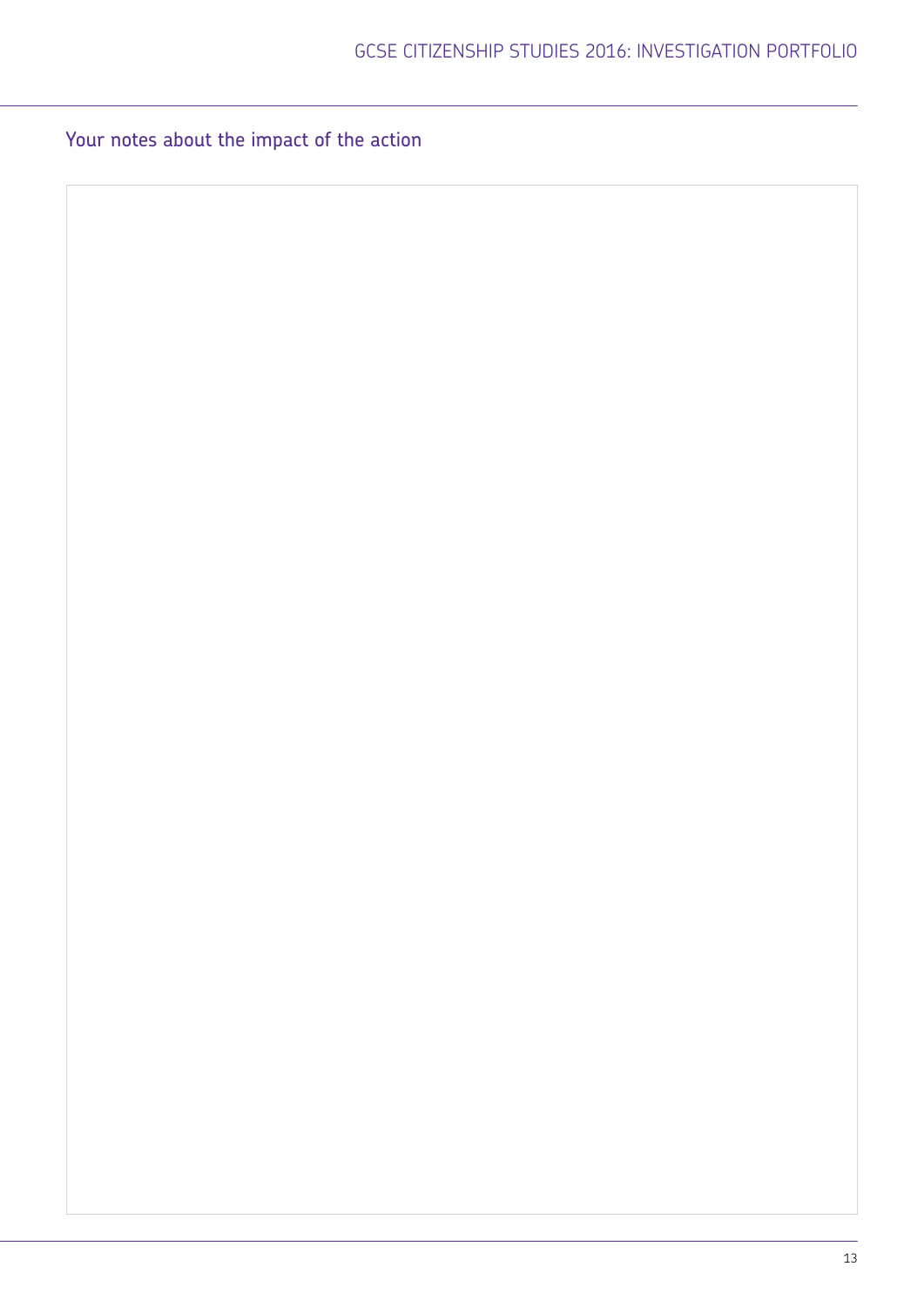# Stage 6: Evaluating the whole process; what went well and what could have been done differently?



## Reflecting upon your investigation; how do you think it could have been improved?

Think about:

- topic choice
- issue/question(s)
- research element
- reviewing the evidence to draw conclusions
- deciding on a form of action, taking action, working with others and the impact of my actions
- what conclusions that can be drawn from this work.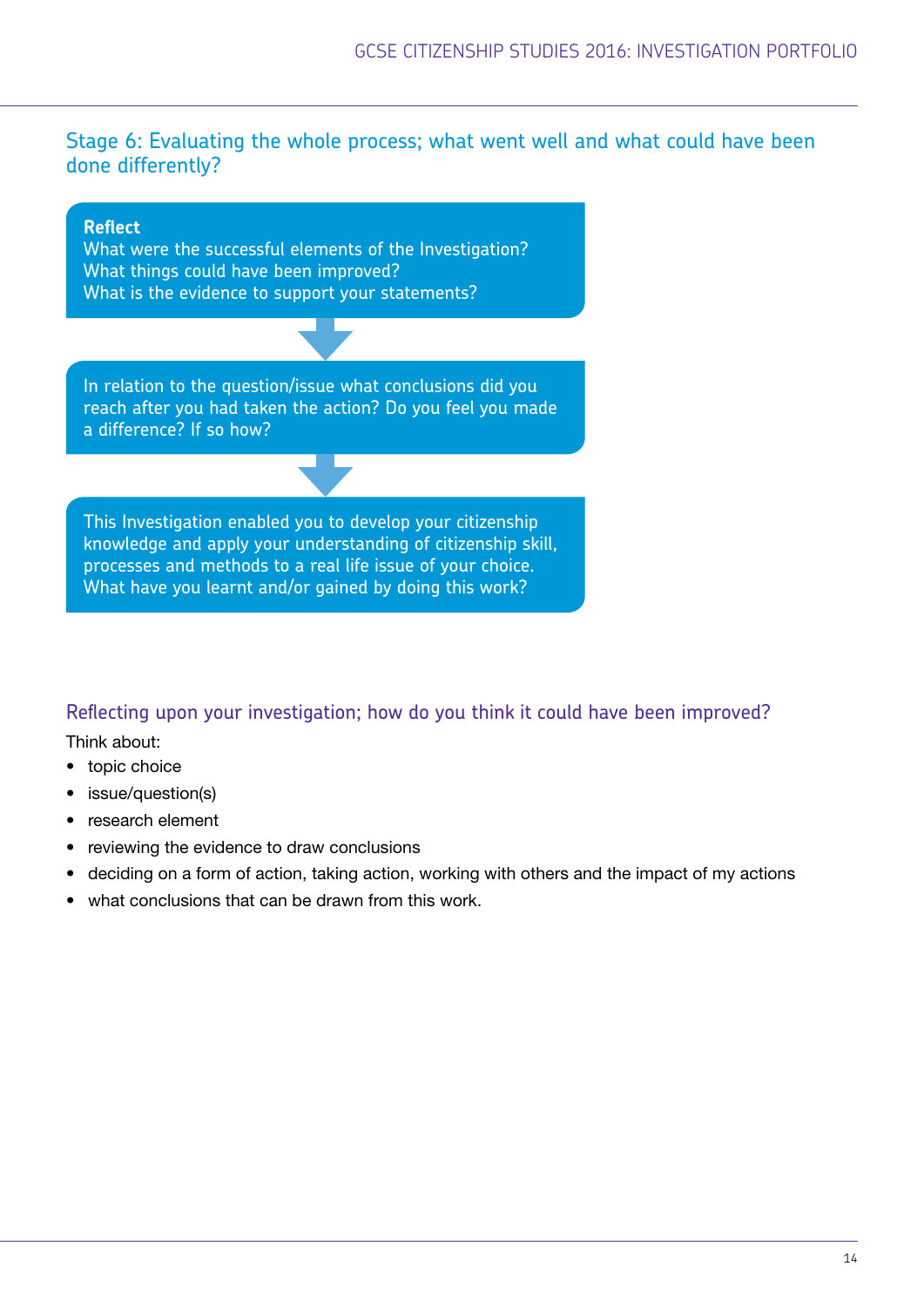# Your notes about evaluating the whole process